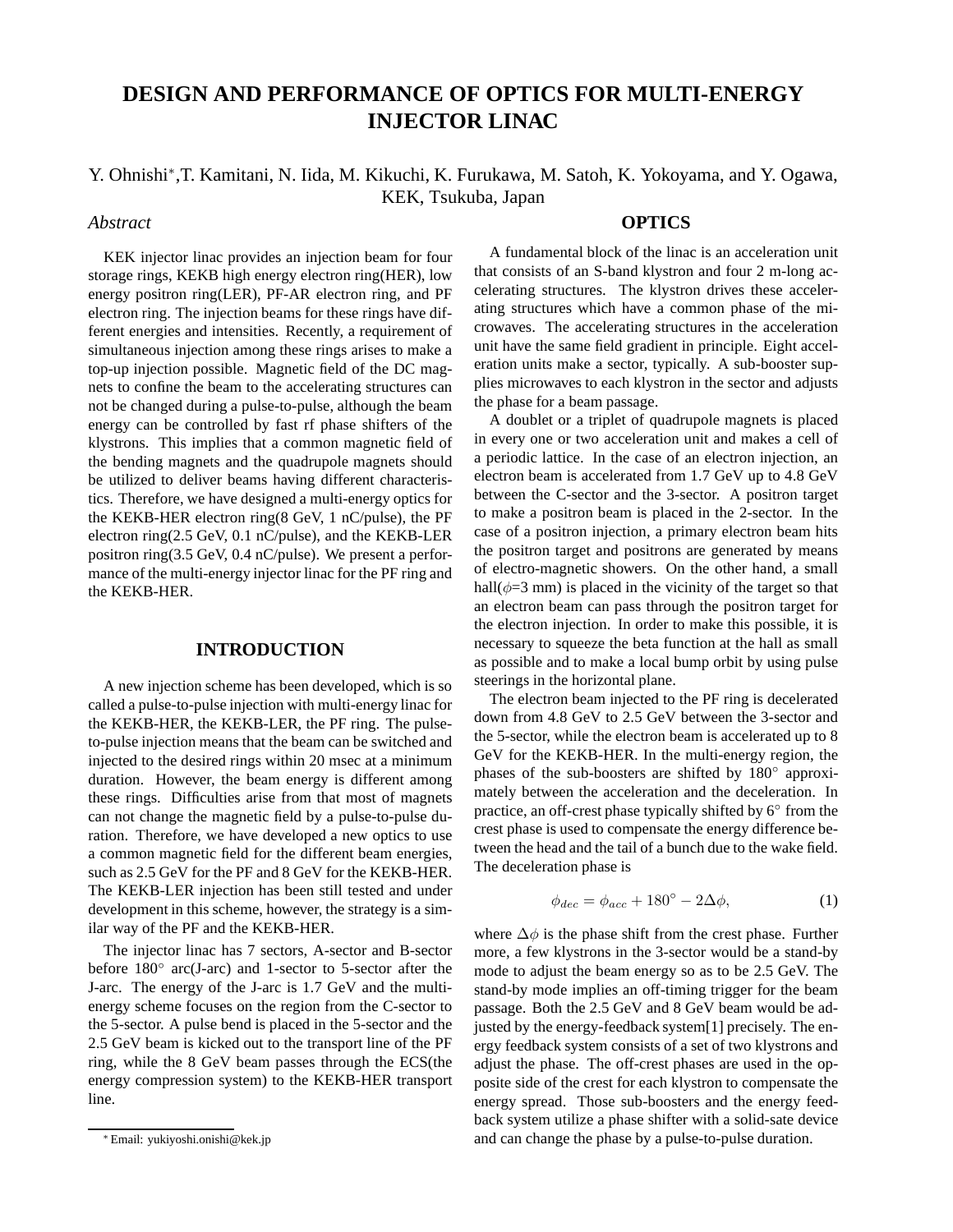The DC magnets are used in the lattice for the quadrupole and steering magnets. Therefore, the beams which have a different energy must be transported with a common magnetic field from the 3-sector to the 5 sector(multi-energy region). The optics is designed for the 2.5 GeV beam as a base line since there is a matching section in the transport line for the KEKB ring and not for the PF ring. The beta functions and beam energies for the 2.5 and the 8 GeV beams are shown in Fig. 1. The betatron phase advance of the cell is 90° typically in most sectors. However, the phase advance in the multi-energy region should be optimized so as to make the beta function enough small for the the different beam energy. In the 2.5 GeV optics, the phase advance for each cell is designed to be  $108^\circ$  approximately in the 4-sector and the 5sector. While, the phase advance of the cell would become 40◦∼50◦ for the 8 GeV optics. The optics design would suppress a large beam size in the multi-energy region for the both 2.5 and 8 GeV beam.



Figure 1: Optical parameters for (a) 2.5 GeV PF, (b) 8.0 GeV KEKB-HER, and (c) beam energy.

In the optics calculation, the SAD code[2] is utilized. We assumed that the beam energy at the exit of the buncher section in the A-sector would be 20 MeV which is measured by a energy analyzer cosists of a well calibrated bending magnet and a beam screen monitor. The beam energy is calculated by using a peak acceleration field of an accelerating structure, a phase, a klystron status[3]. The calculated energy would have errors due to a characteristic of the accelerating structure and the beam loading. Therefore, the absolute value of the beam energy should be adjusted to be the desired energy at the end of linac for each injection. A normalization factor is used to scale the beam energy to 1.7 GeV at the J-arc, 2.5 GeV for the PF ring, and 8 GeV for the KEKB-HER. The relative energy among the accelerating structures should be kept since the relartive error of the energy gain from the accelerating strucure would be small. Although the normalization factor is an overall factor, the normalization factor of 8 GeV is used for the 2.5 GeV beam in the common energy region which is between the J-arc and the entrance of the multi-energy region.

Twiss parameters at the entrance of the C-sector are matched so as to be the design values using the matching section in the J-arc. The matching procedure is based on emittance measurements with wire scanners[4]. From the C-sector to the 5-sector, k values correspond to the magnetic field of the quadrupoles are determined so that the beta functions become the design values by means of a fitting procedure with the SAD code.

### **CORRECTION OF OPTICS**

The optics is corrected by a single-kick method. A single-kick orbit induced by a steering is measured by beam position monitors(BPM) which are placed next to each quadrupole magnet. Since the single-kick orbit is a relative orbit displacement by a single steering, we do not have to consider an absolute beam position.

The measured orbits are compared with the design orbits calculated by optical parameters based on the k value of the quadrupoles and the calculated beam ebergy described in the previous section. A fudge factor is introduced to correct the k value so that the measured orbits agree with the design orbits. The definition of the fudge factor,  $a_f$ , applied to the k value is written by

$$
K_{ps} = a_f \cdot K_d,\tag{2}
$$

where  $K_{ps}$  is a k value set to the real magnet and  $K_d$  is a k value of the design value. The deviation from the design of the k value of the  $m$ -th quadrupole can be estimated by solving following equations:

$$
\Delta x_i^{(j)} = \sum_{m=1}^M R_{y,im}^{(j)} \Delta K_m \tag{3}
$$

$$
\Delta y_i^{(j)} = \sum_{m=1}^{M} R_{x, im}^{(j)} \Delta K_m
$$
 (4)

where  $\Delta x_i^{(j)}=x_{m,i}^{(j)}-x_{d,i}^{(j)},x_{m,i}^{(j)}$  and  $x_{d,i}^{(j)}$  are the measured and the design orbit at the  $i$ -th BPM induced by the  $j$ -th steering in the horizontal plane, and  $y$  is the same as  $x$ . The response matrix,  $R_{x,y}$  is calculated by the SAD code. The fudge factor is  $a_{f,m}^{-1} = 1 + \Delta K_m / K_{d,m}$  and includes not only a field gradient error but also an energy error. Here, xy couplings are ignored because it is a higher order effect and it should be small.

In the optics correction, we use 22 kinds of single-kick orbits typically to obtain fudge factors of the quadrupole magnets and the fudge factors are determined at the 2.5 GeV lattice. During the optics correction, we found a miss connection of power supplies to quadrupole magnets. In this case, both a large fudge factor and a large field gradient error are appeared at a specified quadrupole magnet(QD484, QF484). In this manner, the single-kick method is also effective to find a machine error. The fudge factor after fixing the connection problem is shown in Fig. 2(c). The fudge factors are within 3%. Figure 2